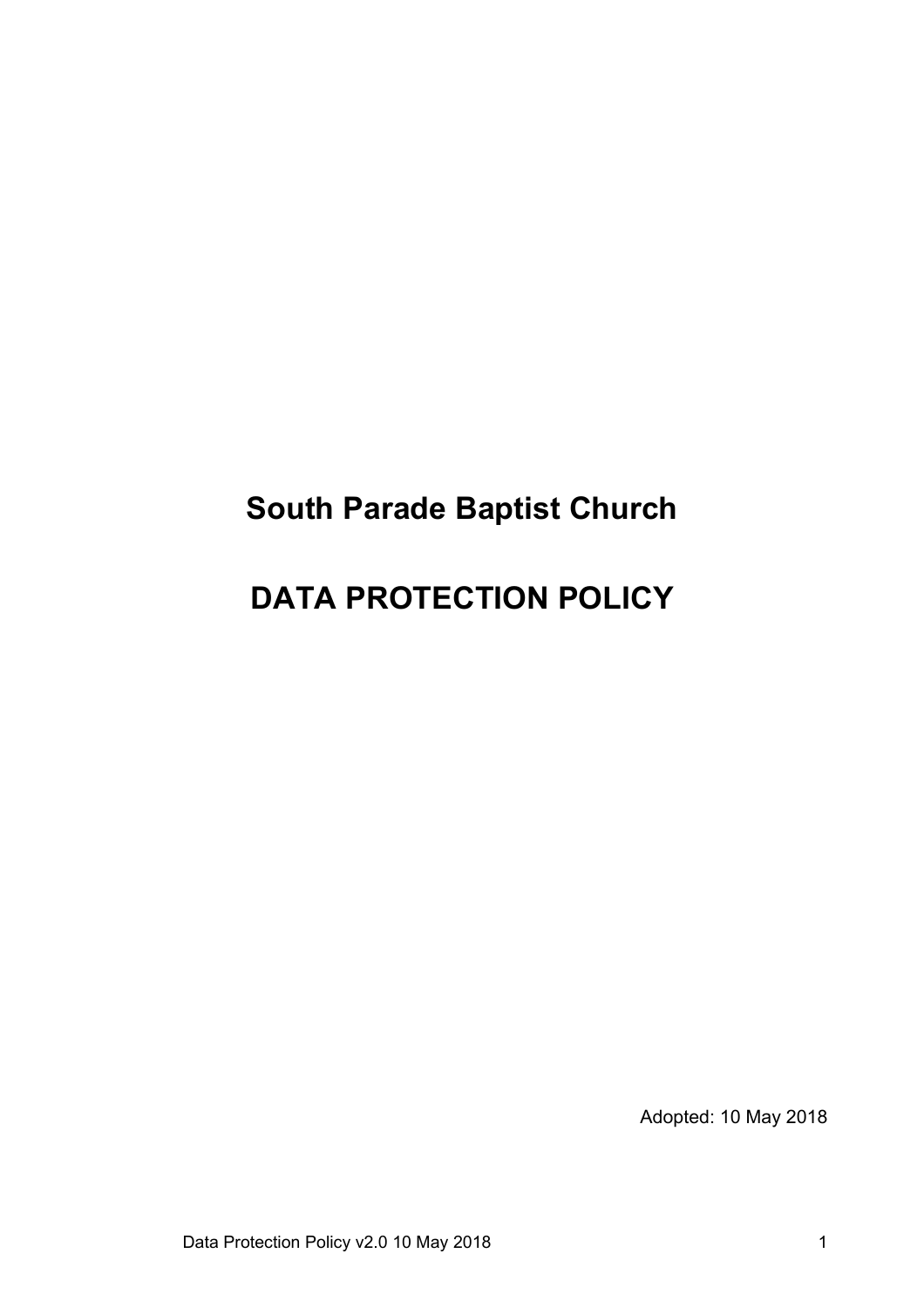*South Parade Baptist Church is committed to protecting all information that we handle about people we support and work with, and to respecting people's rights around how their information is handled. This policy explains our responsibilities and how we will meet them.*

## **Contents**

| $\mathbf{1}$ .                                                           |                                                                |  |  |
|--------------------------------------------------------------------------|----------------------------------------------------------------|--|--|
| 2.                                                                       |                                                                |  |  |
| 3.                                                                       |                                                                |  |  |
| 4.                                                                       |                                                                |  |  |
|                                                                          |                                                                |  |  |
| 5.                                                                       |                                                                |  |  |
| 6.                                                                       |                                                                |  |  |
| 7.                                                                       |                                                                |  |  |
| 8.                                                                       |                                                                |  |  |
| 9.                                                                       |                                                                |  |  |
| 10 <sub>1</sub>                                                          |                                                                |  |  |
| 11.                                                                      |                                                                |  |  |
| 12.                                                                      |                                                                |  |  |
| 13.                                                                      |                                                                |  |  |
| Section C - Working with people we process data about (data subjects)  8 |                                                                |  |  |
| 14.                                                                      |                                                                |  |  |
| 15.                                                                      |                                                                |  |  |
|                                                                          |                                                                |  |  |
| 16.                                                                      |                                                                |  |  |
| 17.                                                                      |                                                                |  |  |
| 18.                                                                      | Transferring personal data outside the European Union (EU)  10 |  |  |
|                                                                          |                                                                |  |  |
| 19.                                                                      |                                                                |  |  |
| 20.                                                                      |                                                                |  |  |
|                                                                          |                                                                |  |  |
|                                                                          |                                                                |  |  |
|                                                                          |                                                                |  |  |
| Schedule 4 - South Parade Baptist Church Data Retention Schedule 17      |                                                                |  |  |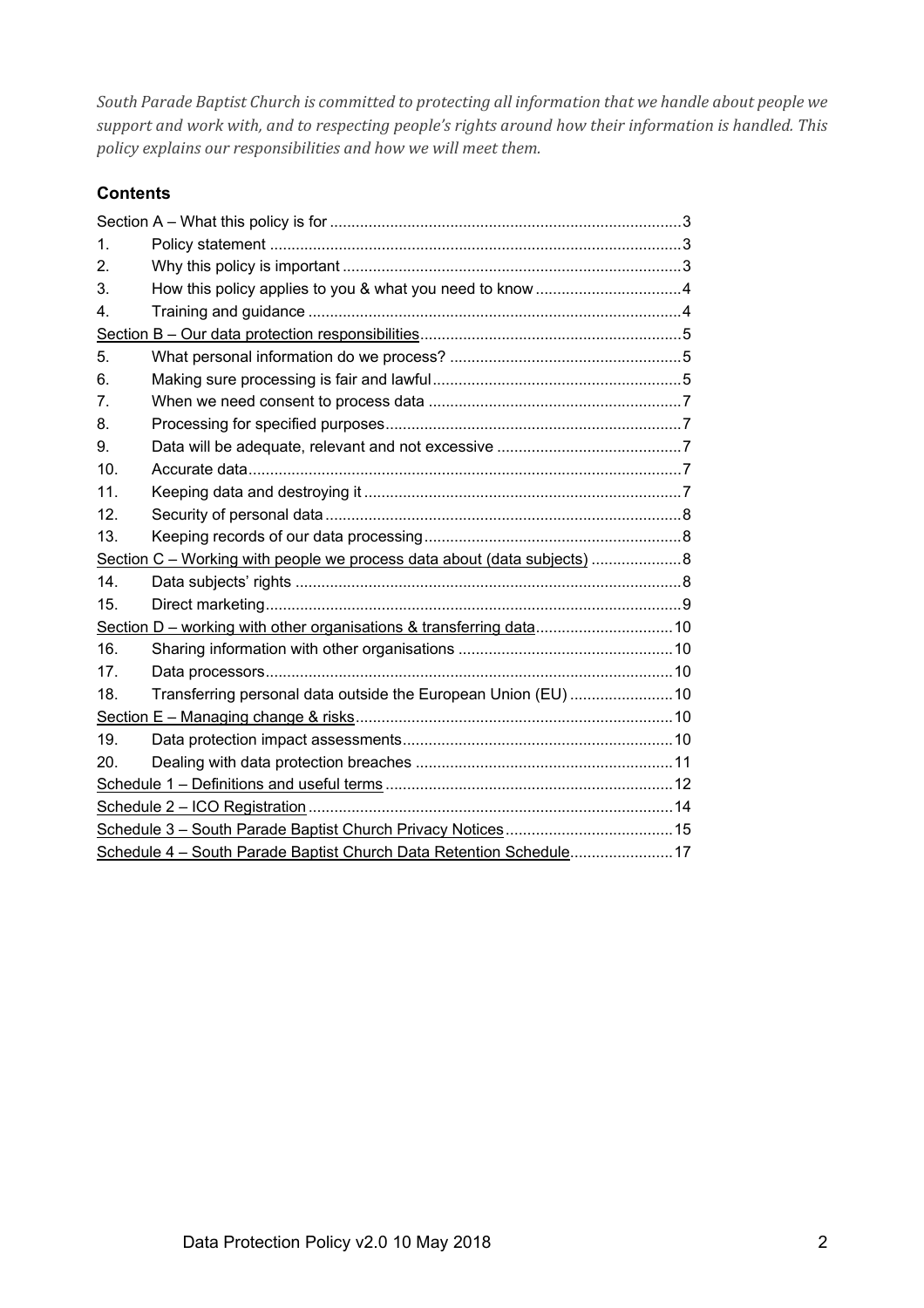## **Section A – What this policy is for**

#### **1. Policy statement**

1.1 South Parade Baptist Church is committed to protecting personal data and respecting the rights of our **data subjects**; the people whose **personal data** we collect and use. We value the personal information entrusted to us and we respect that trust, by complying with all relevant laws, and adopting good practice.

We process personal data to help us:

- a) maintain our list of church members and others connected with our church;
- b) provide pastoral support for members and others connected with our church;
- c) provide services to the community;
- d) safeguard children, young people and adults at risk;
- e) recruit, support and manage staff and volunteers;
- f) maintain our accounts and records;
- g) promote our activities and services;
- h) maintain the security of property and premises and
- i) respond effectively to enquirers and handle any complaints.
- 1.2 This policy has been approved by the church's Charity Trustees (ie the Elders) who are responsible for ensuring that we comply with all our legal obligations. It sets out the legal rules that apply whenever we obtain, store or use personal data.

## **2. Why this policy is important**

- 2.1 We are committed to protecting personal data from being misused, getting into the wrong hands as a result of poor security or being shared carelessly, or being inaccurate, as we are aware that people can be upset or harmed if any of these things happen.
- 2.2 This policy sets out the measures we are committed to taking as an organisation and, what each of us will do to ensure we comply with the relevant legislation.
- 2.3 In particular, we will make sure that all personal data is:
	- a) processed **lawfully, fairly and in a transparent manner**;
	- b) processed for **specified, explicit and legitimate purposes** and not in a manner that is incompatible with those purposes;
	- c) **adequate, relevant and limited to what is necessary** for the purposes for which it is being processed:
	- d) **accurate** and, where necessary, up to date;
	- e) **not kept longer than necessary** for the purposes for which it is being processed;
	- f) processed in a **secure** manner, by using appropriate technical and organisational means;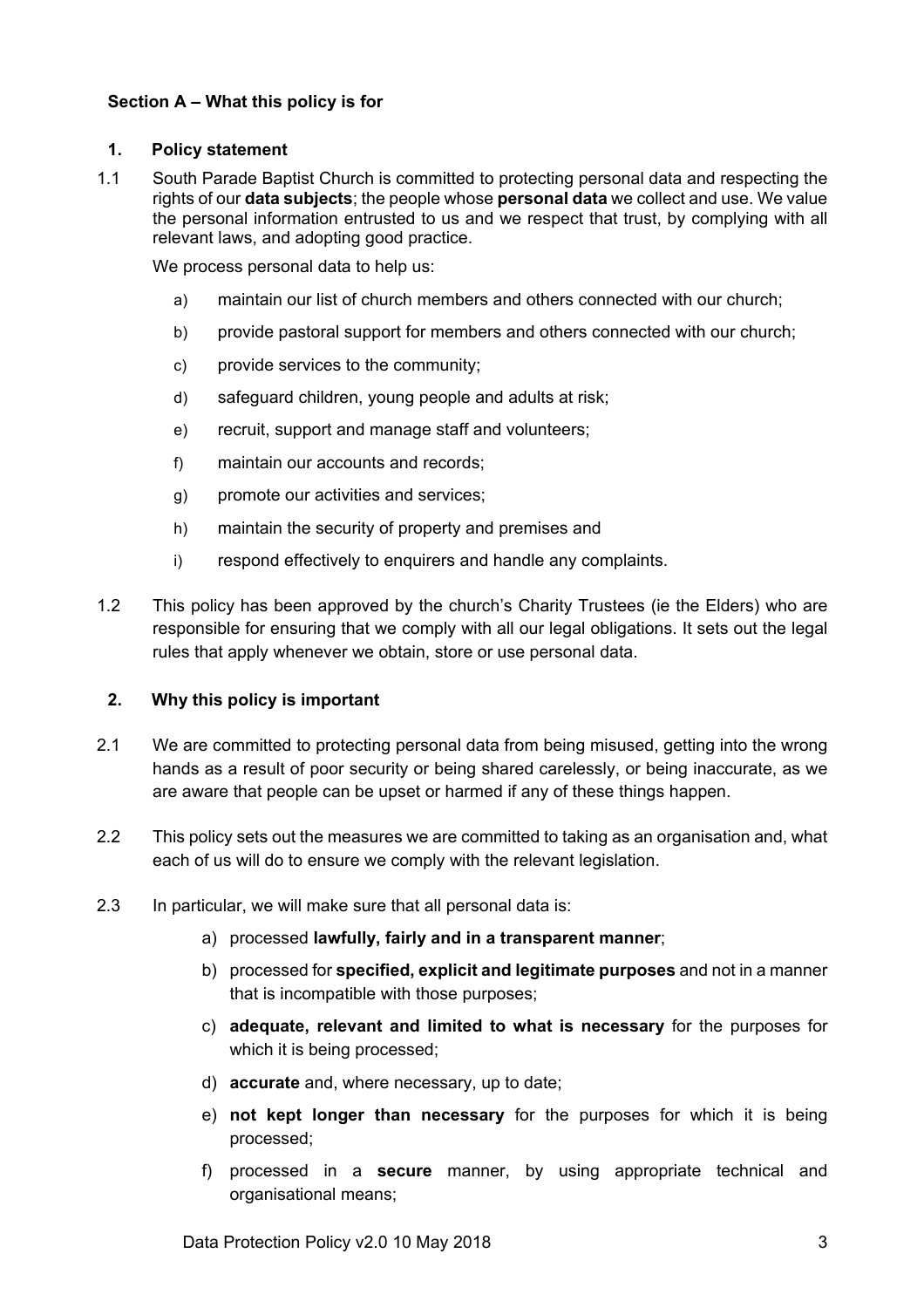g) processed in keeping with the **rights of data subjects** regarding their personal data.

## **3. How this policy applies to you & what you need to know**

3.1 **As an employee, trustee or volunteer** processing personal information on behalf of the church, you are required to comply with this policy. If you think that you have accidentally breached the policy it is important that you contact our Data Protection Officer immediately so that we can take swift action to try and limit the impact of the breach.

Anyone who breaches the Data Protection Policy may be subject to disciplinary action, and where that individual has breached the policy intentionally, recklessly, or for personal benefit they may also be liable to prosecution or to regulatory action.

- 3.2 **As a leader/manager:** You are required to make sure that any procedures that involve personal data, that you are responsible for in your area, follow the rules set out in this Data Protection Policy.
- 3.3 **As a data subject of South Parade Baptist Church:** We will handle your personal information in line with this policy.
- 3.4 **As an appointed data processor/contractor:** Companies who are appointed by us as a data processor are required to comply with this policy under the contract with us. Any breach of the policy will be taken seriously and could lead to us taking contract enforcement action against the company, or terminating the contract. Data processors have direct obligations under the GDPR, primarily to only process data on instructions from the controller (us) and to implement appropriate technical and organisational measures to ensure a level of security appropriate to the risk involved.
- 3.5 **Our Data Protection Officer** is responsible for advising South Parade Baptist Church and its staff and members about their legal obligations under data protection law, monitoring compliance with data protection law, dealing with data security breaches and with the development of this policy. Any questions about this policy or any concerns that the policy has not been followed should be referred to them at dpo@spbc.org.uk.
- 3.6 Before you collect or handle any personal data as part of your work (paid or otherwise) for South Parade Baptist Church, it is important that you take the time to read this policy carefully and understand what is required of you, as well as the organisation's responsibilities when we process data.
- 3.7 Our procedures will be in line with the requirements of this policy, but if you are unsure about whether anything you plan to do, or are currently doing, might breach this policy you must first speak to the Data Protection Officer

## **4. Training and guidance**

4.1 We will provide general training at least annually for all staff to raise awareness of their obligations and our responsibilities, as well as to outline the law.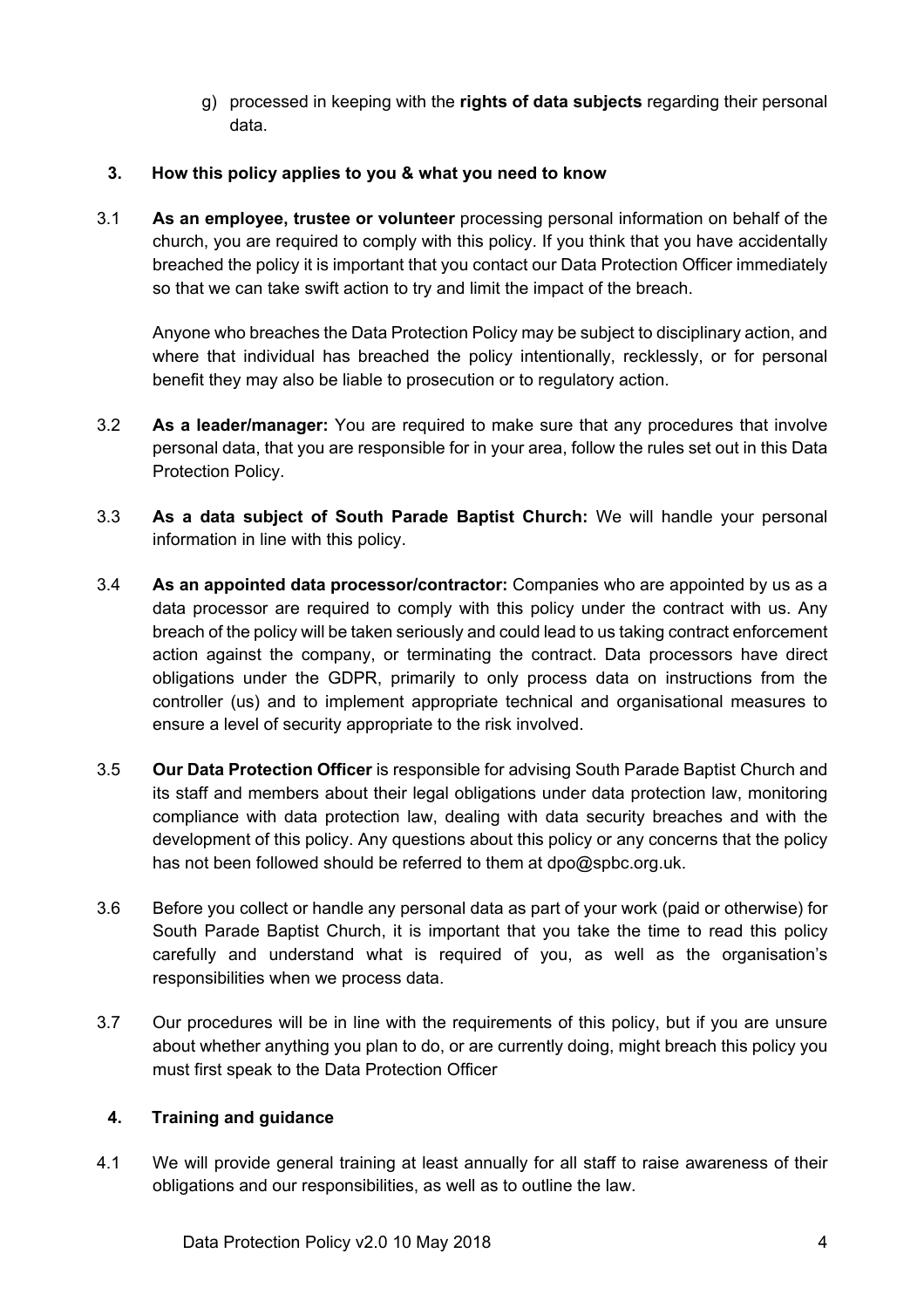4.2 We may also issue procedures, guidance or instructions from time to time. Managers/leaders must set aside time for their team to look together at the implications for their work.

## **Section B – Our data protection responsibilities**

#### **5. What personal information do we process?**

- 5.1 In the course of our work, we may collect and process information (personal data) about many different people (data subjects). This includes data we receive straight from the person it is about, for example, where they complete forms or contact us. We may also receive information about data subjects from other sources including, for example, previous employers.
- 5.2 We process personal data in both electronic and paper form and all this data is protected under data protection law. The personal data we process can include information such as names and contact details, education or employment details, and visual images of people.
- 5.3 In some cases, we hold types of information that are called **"special categories"** of data in the GDPR. This personal data can only be processed under strict conditions.

**'Special categories' of data** (as referred to in the GDPR) includes information about a person's: racial or ethnic origin; political opinions; religious or similar (e.g. philosophical) beliefs; trade union membership; health (including physical and mental health, and the provision of health care services); genetic data; biometric data; sexual life and sexual orientation.

- 5.4 We will not hold information relating to criminal proceedings or offences or allegations of offences.
- 5.5 Other data may also be considered 'sensitive' such as bank details, but will not be subject to the same legal protection as the types of data listed above.

## **6. Making sure processing is fair and lawful**

6.1 Processing of personal data will only be fair and lawful when the purpose for the processing meets a legal basis, as listed below, and when the processing is transparent. This means we will provide people with an explanation of how and why we process their personal data at the point we collect data from them, as well as when we collect data about them from other sources.

#### **How can we legally use personal data?**

6.2 Processing of personal data is only lawful if at least one of these legal conditions, as listed in Article 6 of the GDPR, is met: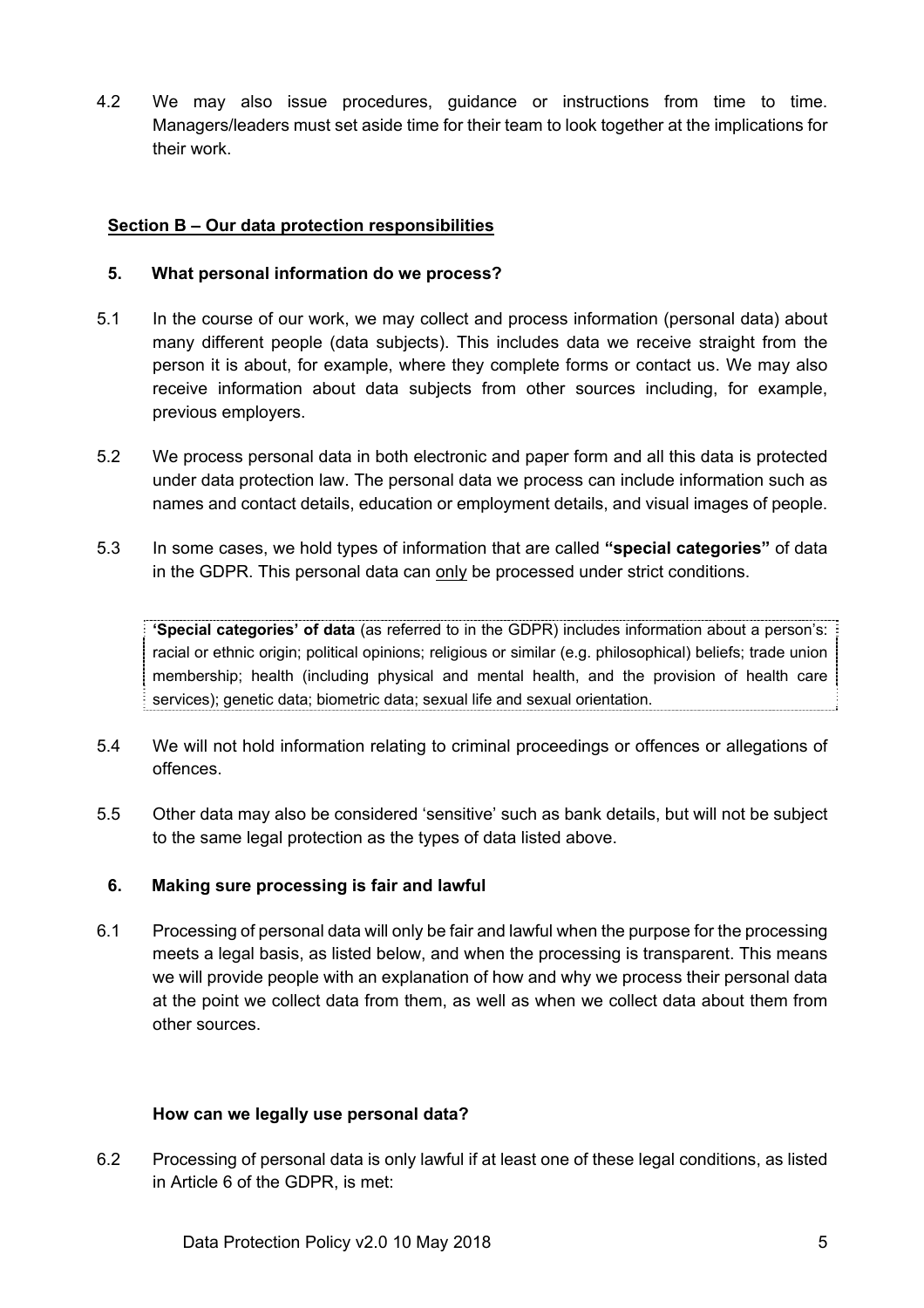- a) the processing is **necessary for a contract** with the data subject;
- b) the processing is **necessary for us to comply with a legal obligation**;
- c) the processing is necessary to protect someone's life (this is called "**vital interests**");
- d) the processing is necessary for us to perform a task in the **public interest**, and the task has a clear basis in law;
- e) the processing is **necessary for legitimate interests** pursued by South Parade Baptist Church or another organisation, unless these are overridden by the interests, rights and freedoms of the data subject; or
- f) If none of the other legal conditions apply, the processing will only be lawful if the data subject has given their clear **consent**.

## **How can we legally use 'special categories' of data?**

- 6.3 Processing of 'special categories' of personal data is only lawful when, in addition to the conditions above, one of the extra conditions, as listed in Article 9 of the GDPR, is met. These conditions include where:
	- a) the processing is necessary for **carrying out our obligations under employment and social security and social protection law**;
	- b) the processing is necessary for **safeguarding the vital interests** (in emergency, life or death situations) **of an individual** and the data subject is incapable of giving consent;
	- c) the processing is carried out in the **course of our legitimate activities** and only relates to our members or persons we are in regular contact with in connection with our purposes;
	- d) the processing is necessary for **pursuing legal claims**.
	- e) If none of the other legal conditions apply, the processing will only be lawful if the data subject has given their **explicit consent**.
- 6.4 Before deciding which condition should be relied upon, we may refer to the original text of the GDPR as well as any relevant guidance, and seek legal advice as required.

## **What must we tell individuals before we use their data?**

6.5 If personal data is collected directly from the individual, we will inform them about; our identity/contact details, the reasons for processing, and the legal bases, explaining our legitimate interests, and explaining, where relevant, the consequences of not providing data needed for a contract or statutory requirement; who we will share the data with; if we plan to send the data outside of the European Union; how long the data will be stored and the data subjects' rights.

This information is commonly referred to as a 'Privacy Notice' (See Schedule 3 for examples).

This information will be given at the time when the personal data or as soon thereafter as practical.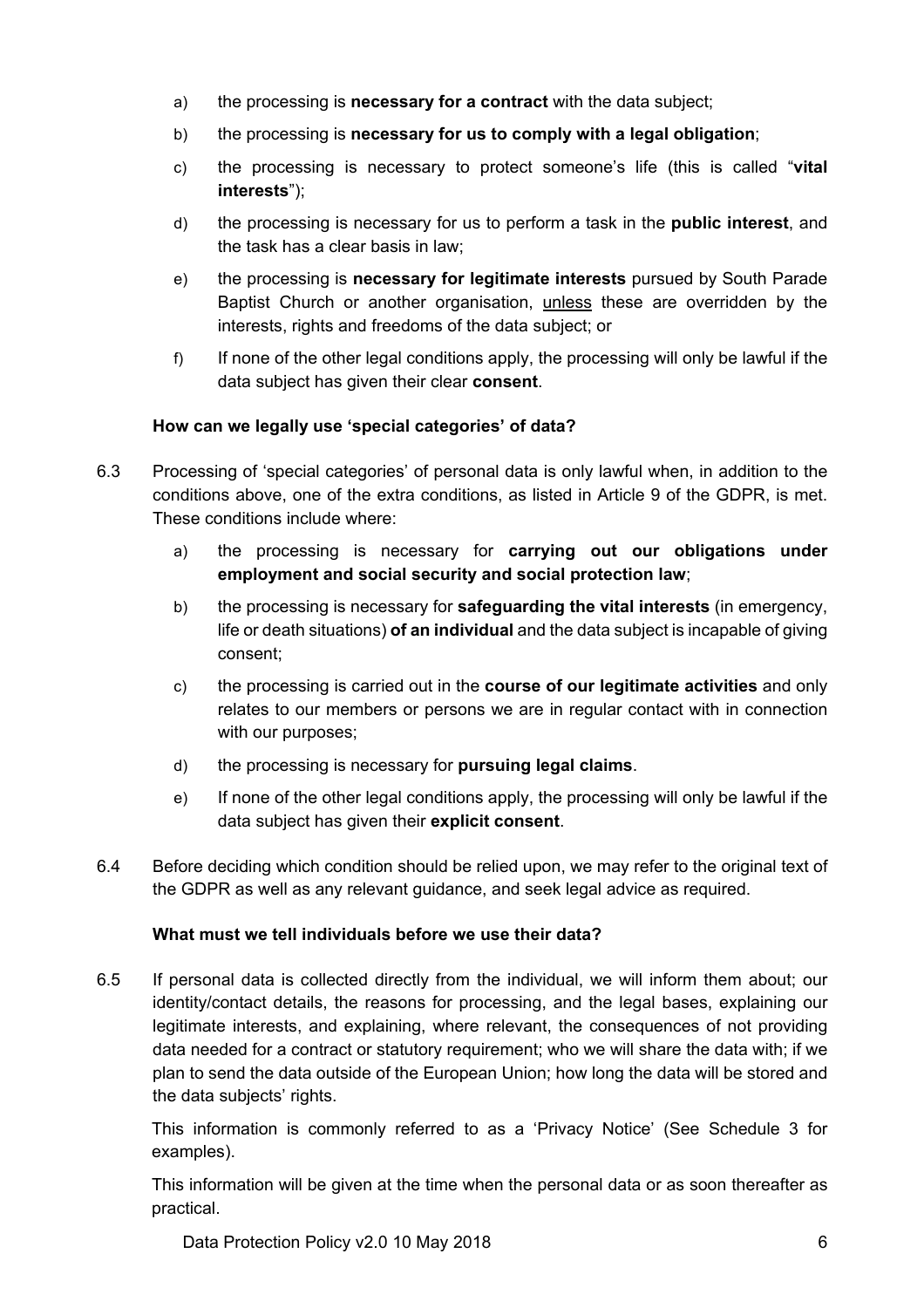6.6 If data is collected from another source, rather than directly from the data subject, we will provide the data subject with the information described in section 6.55 as well as: the categories of the data concerned; and the source of the data.

If we use the data to communicate with the data subject, we will at the latest give them this information at the time of the first communication.

Subject to any legal-constraints if we plan to pass the data onto someone else outside of South Parade Baptist Church, we will give the data subject this information before we pass on the data.

## **7. When we need consent to process data**

- 7.1 Where none of the other legal conditions apply to the processing, and we are required to get consent from the data subject, we will clearly set out what we are asking consent for, including why we are collecting the data and how we plan to use it. Consent will be specific to each process we are requesting consent for and we will only ask for consent when the data subject has a real choice whether or not to provide us with their data.
- 7.2 Consent can however be withdrawn at any time and if withdrawn, the processing will stop as soon as reasonably practicable. Data subjects will be informed of their right to withdraw consent and it will be as easy to withdraw consent as it is to give consent.

### **8. Processing for specified purposes**

8.1 We will only process personal data for the specific purposes explained in our privacy notices (as described above in section 6.5.5) or for other purposes specifically permitted by law. We will explain those other purposes to data subjects in the way described in section 6, unless there are lawful reasons for not doing so.

#### **9. Data will be adequate, relevant and not excessive**

9.1 We will only collect and use personal data that is needed for the specific purposes described above (which will normally be explained to the data subjects in privacy notices). We will not collect more than is needed to achieve those purposes. We will not collect any personal data "just in case" we want to process it later.

#### **10. Accurate data**

10.1 We will make sure that personal data held is accurate and, where appropriate, kept up to date. The accuracy of personal data will be confirmed by the data-subject at the point of collection and at appropriate points later on.

## **11. Keeping data and destroying it**

11.1 We will not keep personal data longer than is necessary for the purposes that it was collected for. We will comply with official guidance issued to our sector about retention periods for specific records.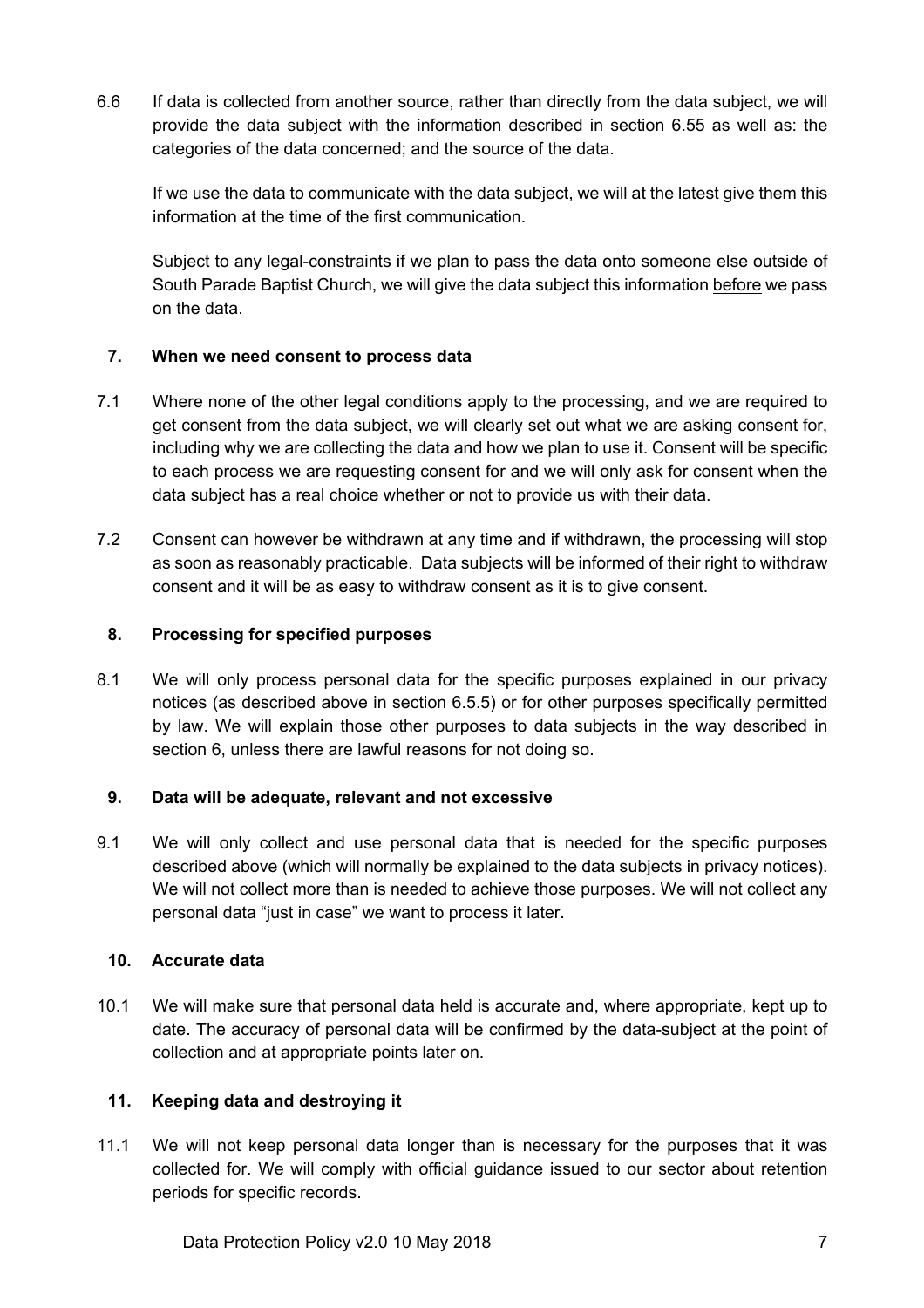11.2 Information about how long we will keep records for can be found in our Data Retention Schedule (See Schedule 4).

## **12. Security of personal data**

- 12.1 We will use appropriate measures to keep personal data secure at all points of the processing. Keeping data secure includes protecting it from unauthorised or unlawful processing, or from accidental loss, destruction or damage.
- 12.2 We will implement security measures which provide a level of security which is appropriate to the risks involved in the processing.

Measures will include technical and organisational security measures. In assessing what measures are the most appropriate we will take into account the following, and anything else that is relevant:

- a) the quality of the security measure;
- b) the costs of implementation;
- c) the nature, scope, context and purpose of processing;
- d) the risk (of varying likelihood and severity) to the rights and freedoms of data subjects;
- e) the risk which could result from a data breach.
- 12.3 Measures may include:
	- a) technical systems security;
	- b) measures to restrict or minimise access to data;
	- c) measures to ensure our systems and data remain available, or can be easily restored in the case of an incident;
	- d) physical security of information and of our premises;
	- e) organisational measures, including policies, procedures, training and audits;
	- f) regular testing and evaluating of the effectiveness of security measures.

## **13. Keeping records of our data processing**

13.1 To show how we comply with the law we will keep clear records of our processing activities and of the decisions we make concerning personal data (setting out our reasons for those decisions).

#### **Section C – Working with people we process data about (data subjects)**

#### **14. Data subjects' rights**

14.1 We will process personal data in line with data subjects' rights, including their right to: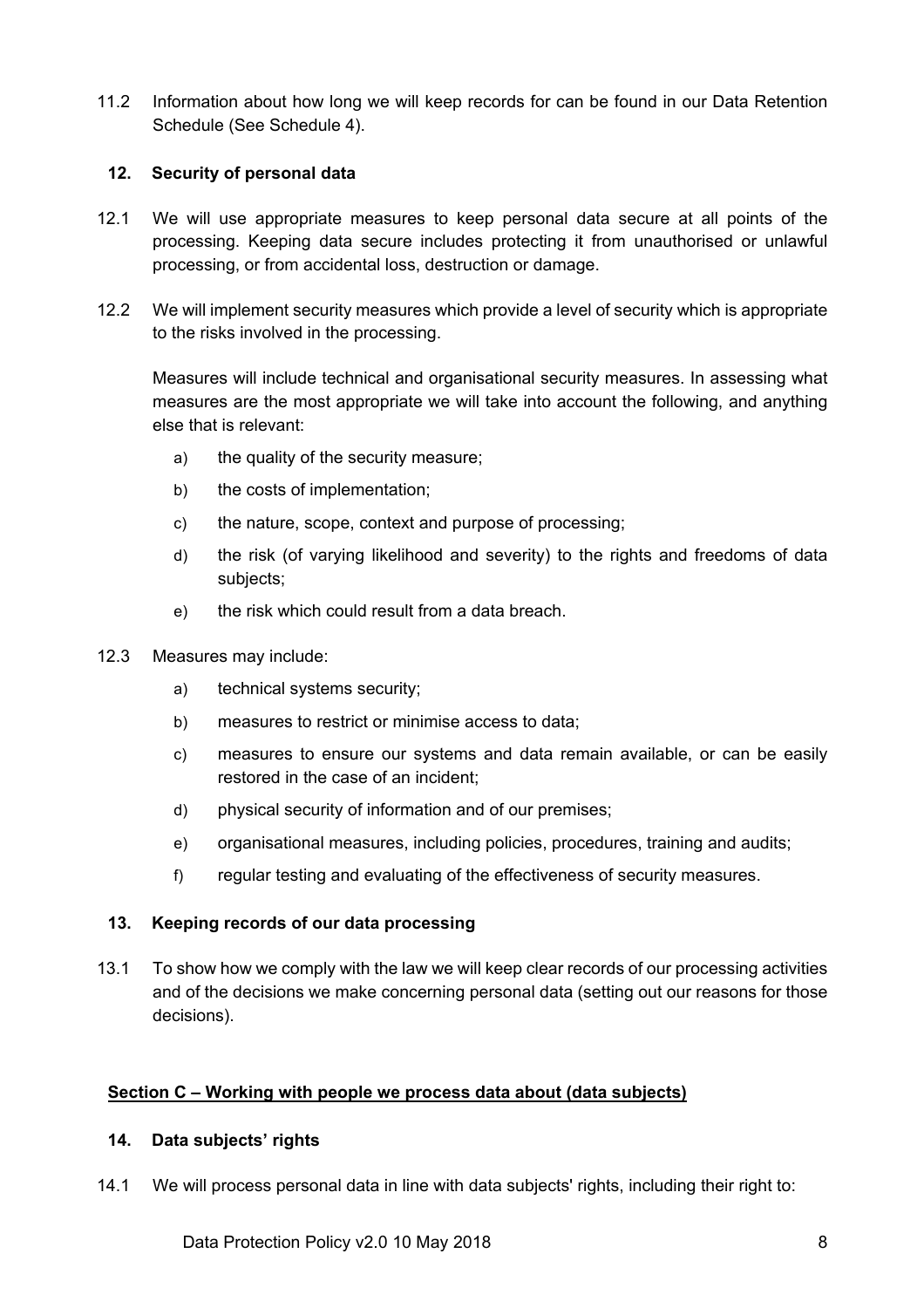- a) request access to any of their personal data held by us (known as a Subject Access Request);
- b) ask to have inaccurate personal data changed;
- c) restrict processing, in certain circumstances;
- d) object to processing, in certain circumstances, including preventing the use of their data for direct marketing;
- e) data portability, which means to receive their data, or some of their data, in a format that can be easily used by another person (including the data subject themselves) or organisation;
- f) not be subject to automated decisions, in certain circumstances; and
- g) withdraw consent when we are relying on consent to process their data.
- 14.2 If a colleague receives any request from a data subject that relates or could relate to their data protection rights the requestor will be directed to contact the Data Protection Officer (dpo@spbc.org.uk).
- 14.3 We will act on all valid requests as soon as possible, and at the latest within **one calendar month**, unless we have reason to, and can lawfully extend the timescale. This can be extended by up to two months in some circumstances.
- 14.4 All data subjects' rights are provided free of charge.
- 14.5 Any information provided to data subjects will be concise and transparent, using clear and plain language.

#### **15. Direct marketing**

15.1 We will comply with the rules set out in the GDPR, and any laws which may amend or replace the regulations around **direct marketing**. This includes, but is not limited to, when we make contact with data subjects by post, email, text message, social media messaging, telephone (both live and recorded calls) and fax.

**Direct marketing** means the communication (by any means) of any advertising or marketing material which is directed, or addressed, to individuals. "Marketing" does not need to be selling anything, or be advertising a commercial product. It includes contact made by organisations to individuals for the purposes of promoting the organisation's aims.

15.2 Any direct marketing material that we send will identify South Parade Baptist Church as the sender and will describe how people can object to receiving similar communications in the future. If a data subject exercises their right to object to direct marketing we will stop the direct marketing as soon as possible.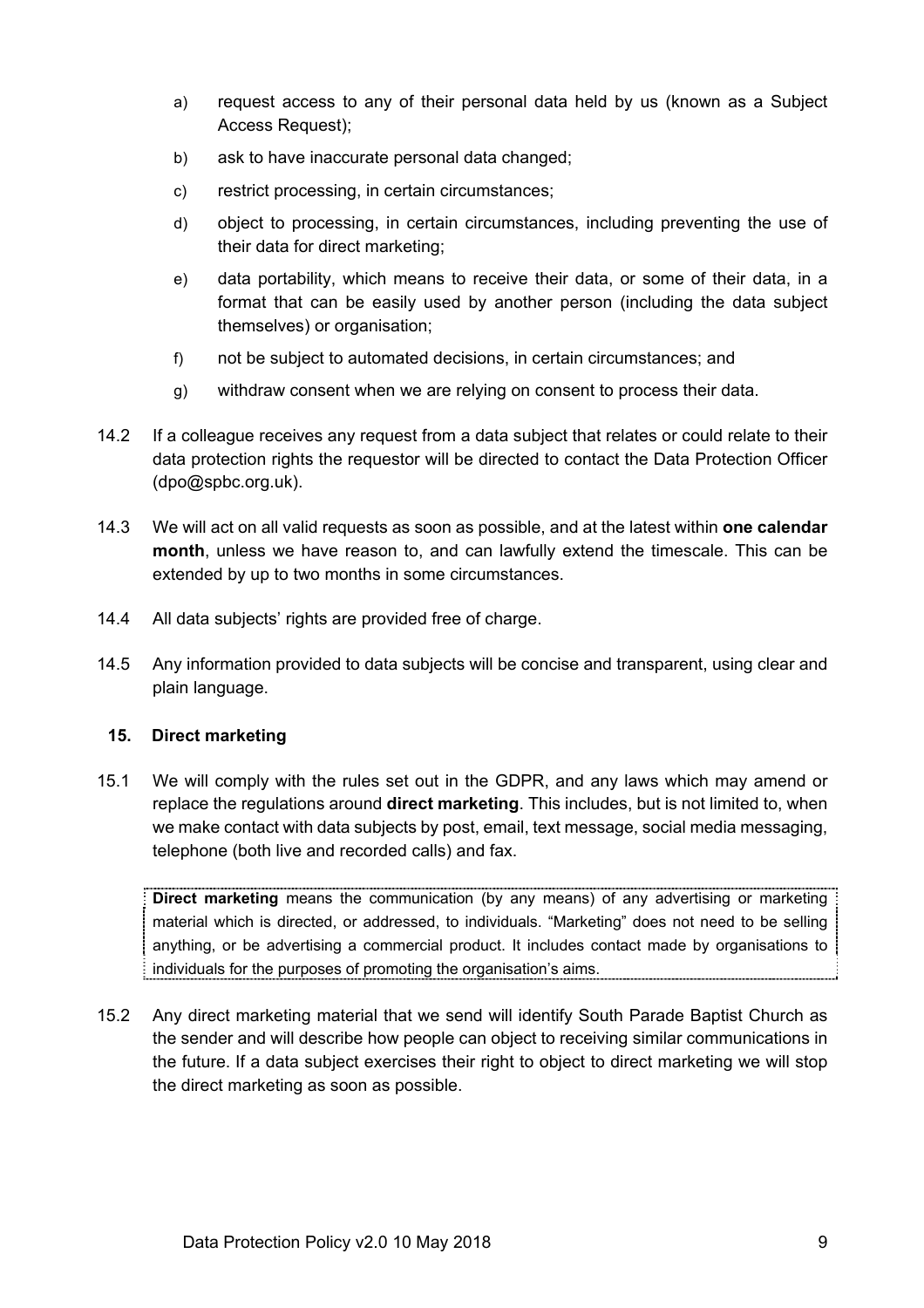## **Section D – working with other organisations & transferring data**

#### **16. Sharing information with other organisations**

- 16.1 We will only share personal data with other organisations or people when we have a legal basis to do so and if we have informed the data subject about the possibility of the data being shared (in a privacy notice), unless legal exemptions apply to informing data subjects about the sharing. Only authorised and properly instructed staff or Trustees are allowed to share personal data.
- 16.2 We will keep records of information shared with a third party, which will include recording any exemptions which have been applied, and why they have been applied. We will follow the ICO's statutory *Data Sharing Code of Practice* (or any replacement code of practice) when sharing personal data with other data controllers. Legal advice will be sought as required.

### **17. Data processors**

- 17.1 Before appointing a contractor who will process personal data on our behalf (a data processor) we will carry out due diligence checks. The checks are to make sure the processor will use appropriate technical and organisational measures to ensure the processing will comply with data protection law, including keeping the data secure, and upholding the rights of data subjects. We will only appoint data processors who can provide us with sufficient guarantees that they will do this.
- 17.2 We will only appoint data processors on the basis of a written contract that will require the processor to comply with all relevant legal requirements. We will continue to monitor the data processing, and compliance with the contract, throughout the duration of the contract.

## **18. Transferring personal data outside the European Union (EU)**

- 18.1 Personal data cannot be transferred (or stored) outside of the European Union unless this is permitted by the GDPR. This includes storage on a "cloud" based service where the servers are located outside the FU.
- 18.2 We will only transfer data outside the EU where it is permitted by one of the conditions for non-EU transfers in the GDPR.

#### **Section E – Managing change & risks**

#### **19. Data protection impact assessments**

19.1 When we are planning to carry out any data processing which is likely to result in a high risk we will carry out a Data Protection Impact Assessment (DPIA). These include situations when we process data relating to vulnerable people, trawling of data from public profiles, using new technology, and transferring data outside the EU. Any decision not to conduct a DPIA will be recorded.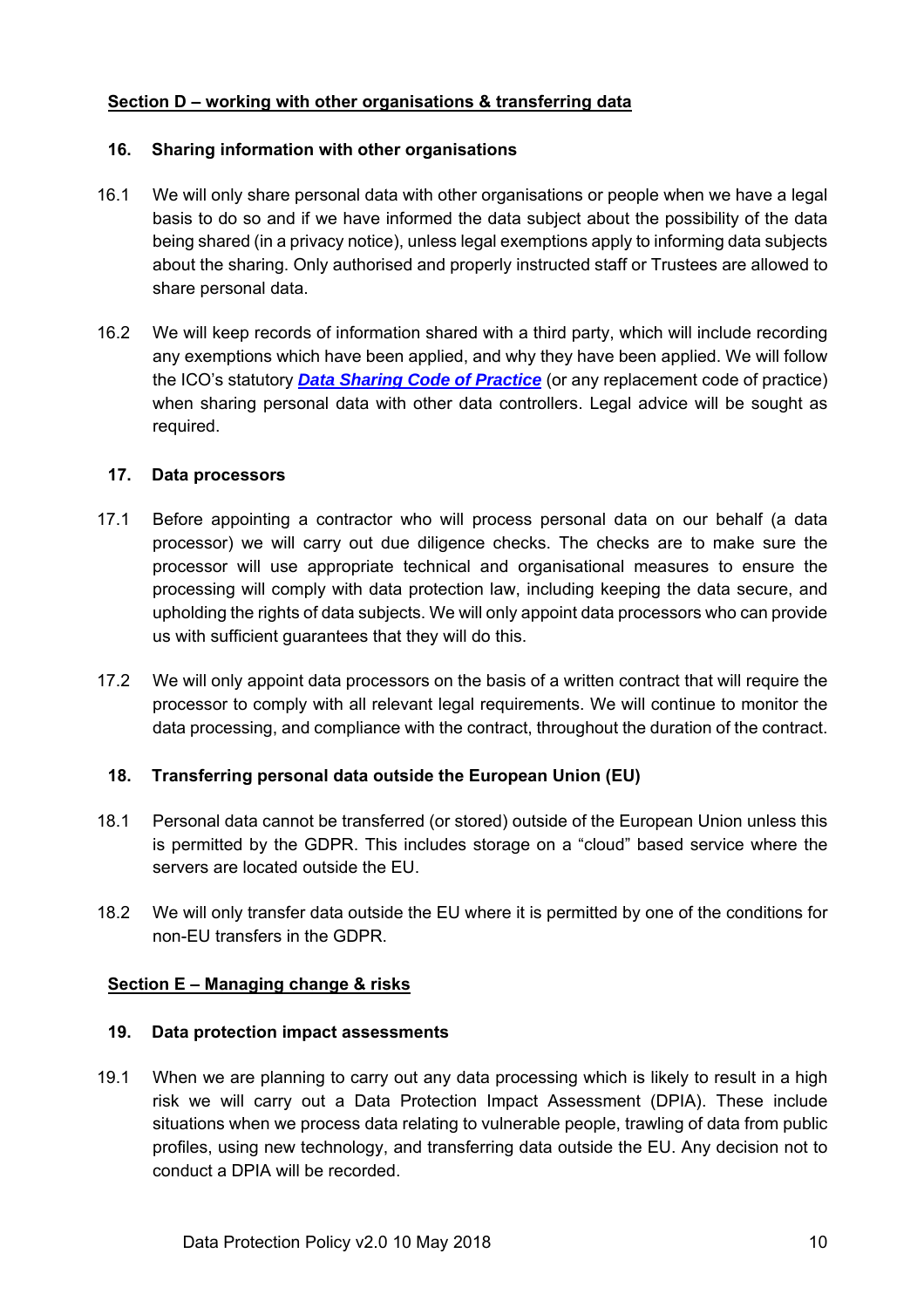- 19.2 We may also conduct a DPIA in other cases when we consider it appropriate to do so. If we are unable to mitigate the identified risks such that a high risk remains we will consult with the ICO.
- 19.3 DPIAs will be conducted in accordance with the ICO's Code of Practice 'Conducting privacy impact assessments'.

#### **20. Dealing with data protection breaches**

- 20.1 Where staff or volunteers, or contractors working for us, think that this policy has not been followed, or data might have been breached or lost, this will be reported **immediately** to the Data Protection Officer.
- 20.2 We will keep records of personal data breaches, even if we do not report them to the ICO.
- 20.3 We will report all data breaches which are likely to result in a risk to any person, to the ICO. Reports will be made to the ICO promptly from when someone in the church becomes aware of the breach.
- 20.4 In situations where a personal data breach causes a high risk to any person, we will (as well as reporting the breach to the ICO), inform data subjects whose information is affected, without undue delay.

This can include situations where, for example, bank account details are lost or an email containing sensitive information is sent to the wrong recipient. Informing data subjects can enable them to take steps to protect themselves and/or to exercise their rights.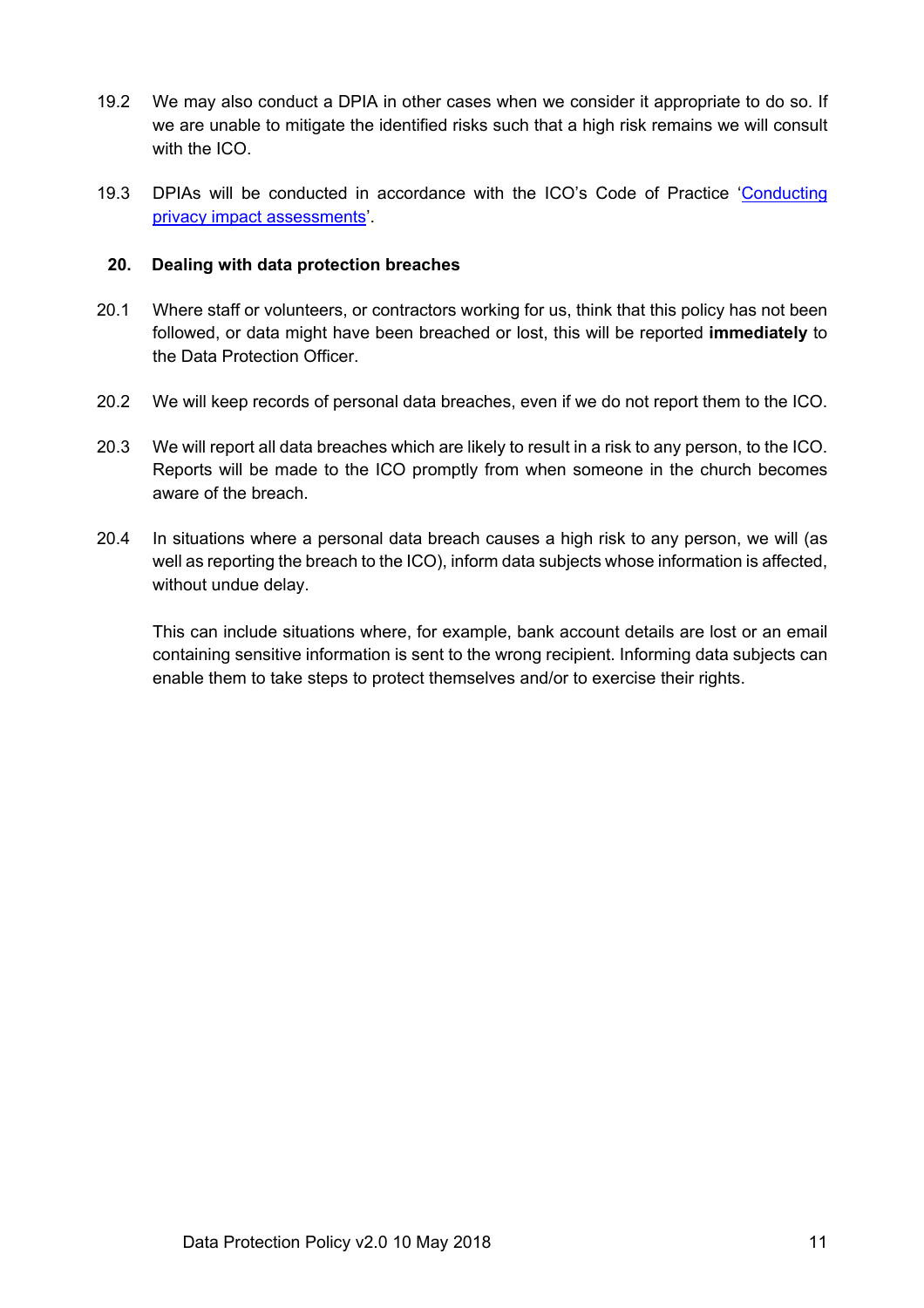### **Schedule 1 – Definitions and useful terms**

The following terms are used throughout this policy and have their legal meaning as set out within the GDPR. The GDPR definitions are further explained below:

**Data controller** means any person, company, authority or other body who (or which) determines the means for processing personal data and the purposes for which it is processed. It does not matter if the decisions are made alone or jointly with others.

 The data controller is responsible for the personal data which is processed and the way in which it is processed. We are the data controller of data which we process.

- **Data processors** include any individuals or organisations, which process personal data on our behalf and on our instructions e.g. an external organisation which provides secure waste disposal for us. This definition will include the data processors' own staff (note that staff of data processors may also be data subjects).
- **Data subjects** include all living individuals who we hold or otherwise process personal data about. A data subject does not need to be a UK national or resident. All data subjects have legal rights in relation to their personal information. Data subjects that we are likely to hold personal data about include:
	- a) the people we care for and support;
	- b) our employees (and former employees);
	- c) consultants/individuals who are our contractors or employees working for them;
	- d) volunteers;
	- e) tenants;
	- f) trustees;
	- g) complainants;
	- h) supporters;
	- i) enquirers;
	- j) friends and family;
	- k) advisers and representatives of other organisations.
- **ICO** means the Information Commissioners Office which is the UK's regulatory body responsible for ensuring that we comply with our legal data protection duties. The ICO produces guidance on how to implement data protection law and can take regulatory action where a breach occurs.
- **Personal data** means any information relating to a natural person (living person) who is either identified or is identifiable. A natural person must be an individual and cannot be a company or a public body. Representatives of companies or public bodies would, however, be natural persons.

Personal data is limited to information about living individuals and does not cover deceased people.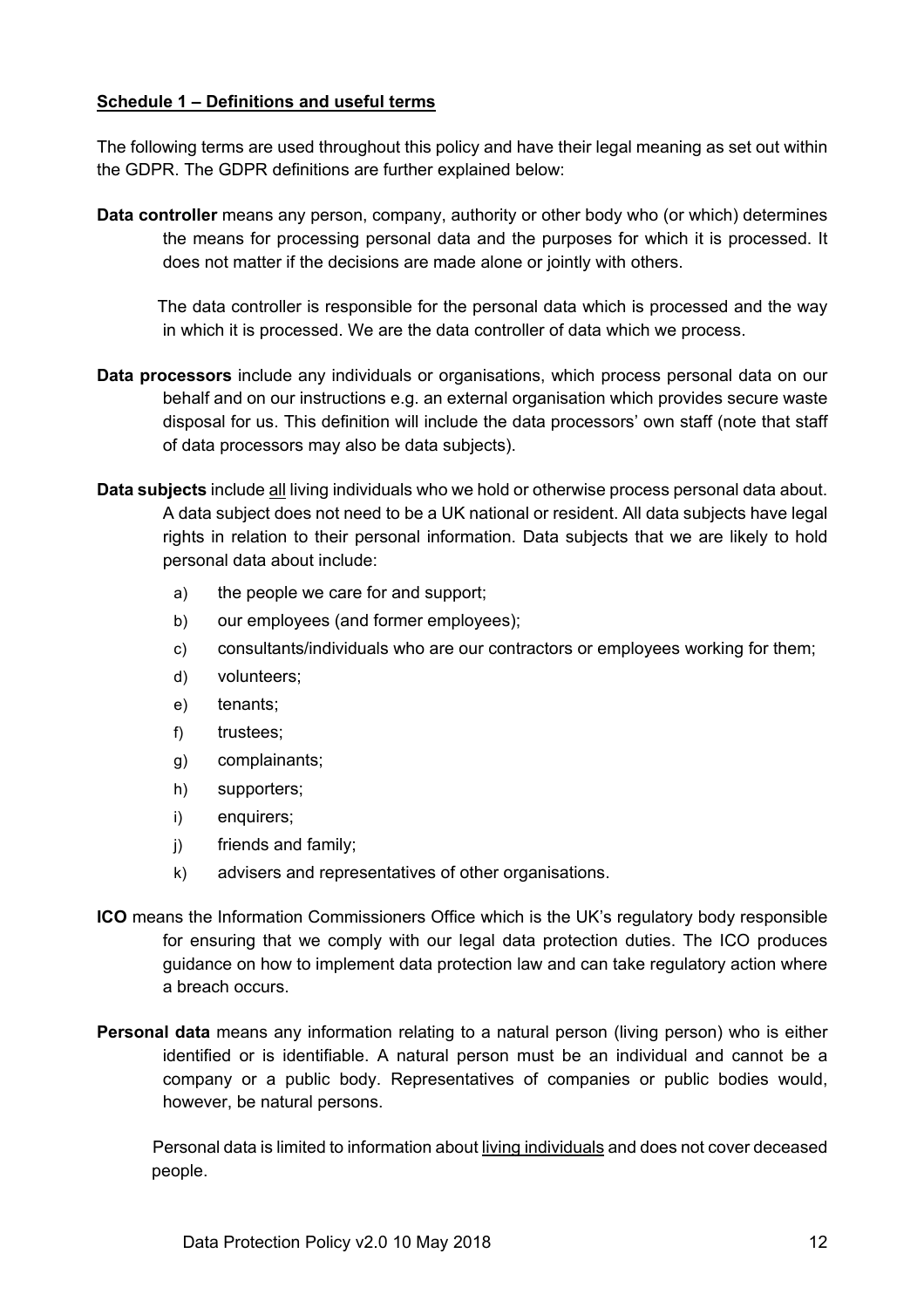Personal data can be factual (for example, a name, address or date of birth) or it can be an opinion about that person, their actions and behaviour.

- **Privacy notice** means the information given to data subjects which explains how we process their data and for what purposes.
- **Processing** is very widely defined and includes any activity that involves the data. It includes obtaining, recording or holding the data, or carrying out any operation or set of operations on the data including organising, amending, retrieving, using, disclosing, erasing or destroying it. Processing can also include transferring personal data to third parties, listening to a recorded message (e.g. on voicemail) or viewing personal data on a screen or in a paper document which forms part of a structured filing system. Viewing of clear, moving or stills images of living individuals is also a processing activity.

**Special categories of data** (as identified in the GDPR) includes information about a person's:

- a) Racial or ethnic origin;
- b) Political opinions;
- c) Religious or similar (e.g. philosophical) beliefs;
- d) Trade union membership;
- e) Health (including physical and mental health, and the provision of health care services);
- f) Genetic data;
- g) Biometric data;
- h) Sexual life and sexual orientation.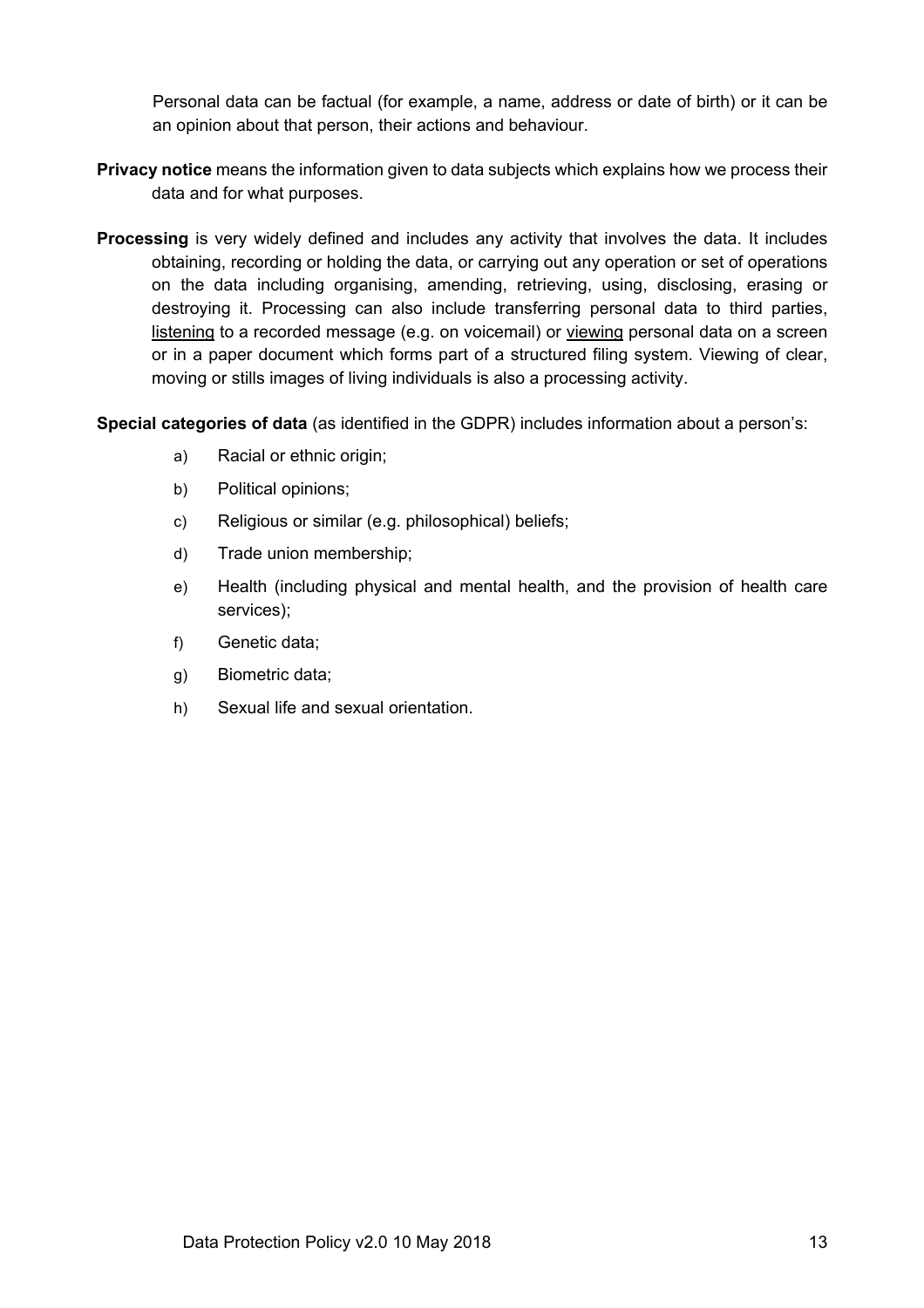## **Schedule 2 – ICO Registration**

| <b>Data Controller:</b>              | South Parade Baptist Church |
|--------------------------------------|-----------------------------|
| <b>Registration Number: ZA215875</b> |                             |
| <b>Date Registered:</b>              | 18-Nov-2016                 |
| <b>Registration Expires:</b>         | 17-Nov-2018                 |
| <b>Address:</b>                      | South Parade Baptist Church |
|                                      | <b>Kirkstall Lane</b>       |
|                                      | Leeds                       |
|                                      | LS6 3LF                     |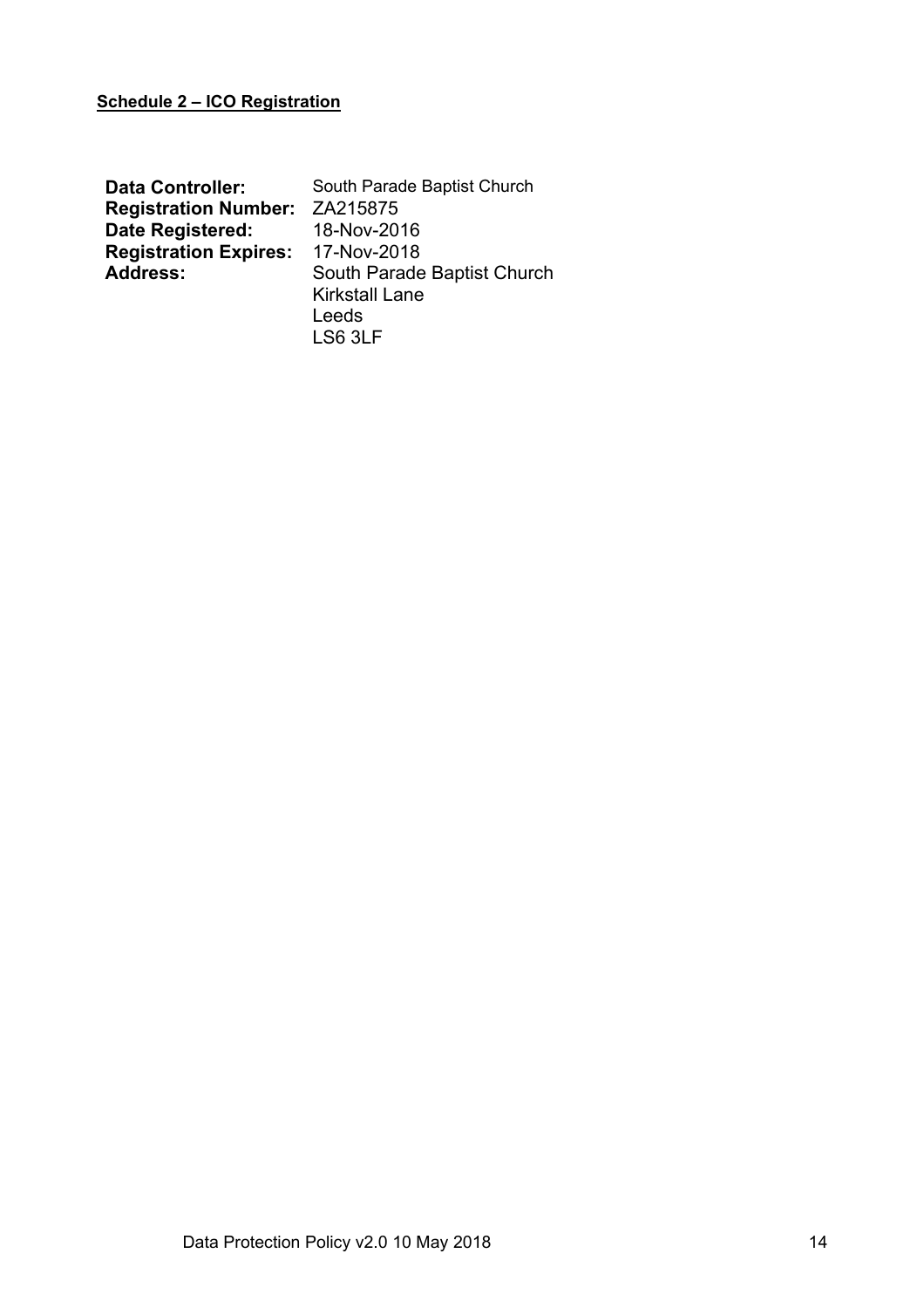### **Schedule 3 – South Parade Baptist Church Privacy Notices**

Privacy notices must contain:

- Our identity/contact details,
- The reasons for processing,
- The legal bases, explaining our legitimate interests,
- Consequences of not providing data needed for a contract or statutory requirement,
- Who we will share the data with,
- If we plan to send the data outside of the European Union,
- How long the data will be stored, and
- The data subjects' rights.

### *Sample Privacy Notice 1: to include on a form for collecting information from church members:*

Under Data Protection legislation the church Charity Trustees of South Parade Baptist Church are the Data Controller and the Data Protection Officer can be contacted at dpo@spbc.org.uk.

We are collecting this information to enable the church to keep in touch with you, provide pastoral support as appropriate, and other legitimate purposes as listed in our Data Protection Policy. Data Protection legislation allows us to process this information as we regard it as being in the church's legitimate interest.

Your information will be entered into our church databases which are password protected, accessed only by authorised personnel, and may, in some cases, be stored outside the European Union but only with organisations and in countries that can demonstrate adequate protection for individual's data, e.g. cloud servers in the US. Your contact details will be removed from the databases once you are no longer associated with the church unless you ask to remain in contact.

To enable us to provide adequate pastoral support to you and your family, one of the Ministers, members of staff, or volunteers may record information which may be regarded as sensitive. This information will be stored securely and only accessible to authorised people. It will NOT be disclosed to anyone else without your consent.

You have the right to ask to see any information we hold about you (including the pastoral support information) by submitting a 'Subject Access Request' to the Data Protection Officer at dpo@spbc.org.uk. You also have the right to ask for information which you believe to be incorrect to be rectified.

**If you are concerned about the way your information is being handled please speak to our Data Protection Officer. If you are still unhappy you have the right to complain to the Information Commissioners Office**.

#### *Sample Privacy Notice 2: to include on a form for collecting information about children attending a specific event*

Under Data Protection legislation the church Charity Trustees of South Parade Baptist Church are the Data Controller and the Data Protection Officer can be contacted at dpo@spbc.org.uk.

We are collecting this information to enable the church to run the <EventName> safely and ensure we can contact you (or other nominated adult) in case of an emergency. Data Protection legislation allows us to process this information as we regard it as being in the church's legitimate interest. If you are unable to supply the information requested then we will be unable to accept your child at this event.

The information your supply will be held securely and only accessed by authorised personnel.

This information will be destroyed once all activities associated with the event have finished unless you have ticked the box asking us to keep you informed about future activities we think your child might be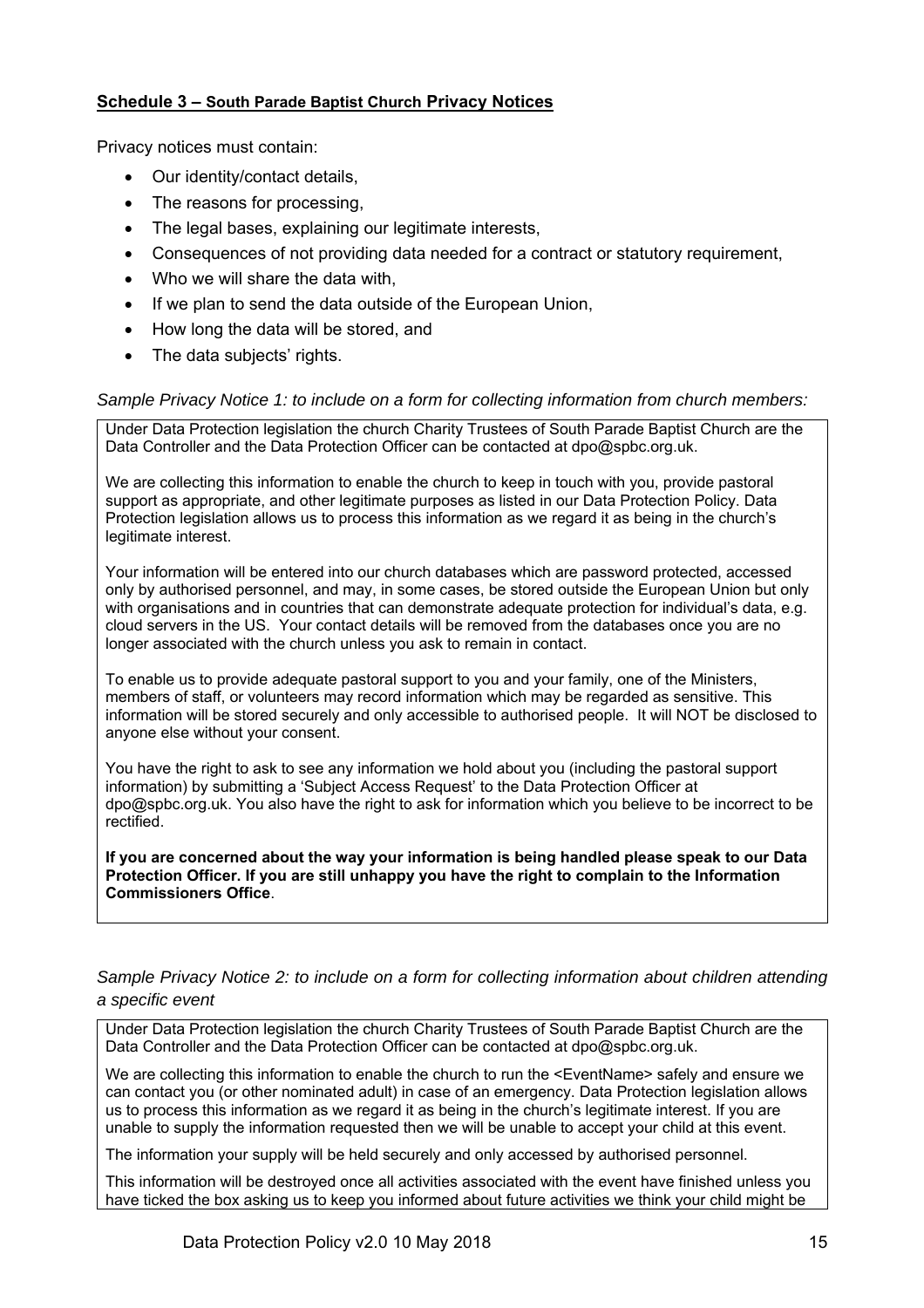interested in attending. If this is the case we will retain your details for the sole purpose of notifying you of such events. We will NOT pass on this information to anyone else. You have the right to ask to be removed from this circulation list at any time.

**If you are concerned about the way your information is being handled please speak to our Data Protection Officer. If you are still unhappy you have the right to complain to the Information Commissioners Office.**

Sample Privacy Notice 3: to include on a form requesting details from a new (or potential) *employee* 

Under Data Protection legislation the church Charity Trustees of South Parade Baptist Church are the Data Controller and the Data Protection Officer can be contacted at dpo@spbc.org.uk.

We are collecting this information to enable us to enter into a contract of employment with you. If you are unable to provide this information, then we will be unable to enter into that contract.

The information you supply in this form will be held securely, accessed only by authorised personnel, and destroyed according to our employment data-retention policy.

We will be undertaking performance appraisals as part of your employment and copies of the reports from these (along with all documents supplied as part of your application) will be kept securely and only accessed by authorised personnel.

You have the right to ask to see any information we hold about you by submitting a 'Subject Access Request' to the Data Protection Officer. You also have the right to ask for information which you believe to be incorrect to be rectified.

**If you are concerned about the way your information is being handled please speak to our Data Protection Officer. If you are still unhappy you have the right to complain to the Information Commissioners Office.**